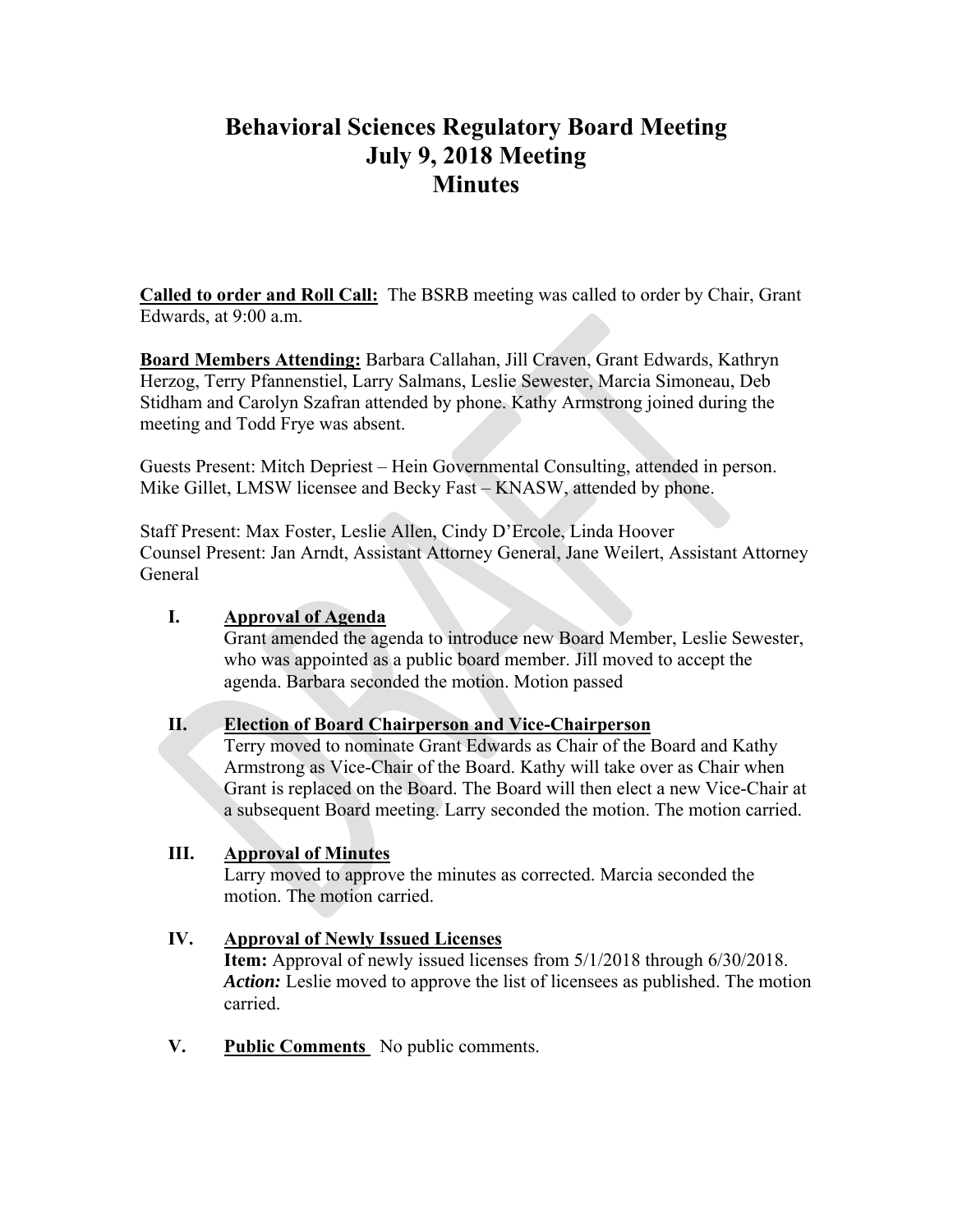## **VI. Introduction – Guest from Attorney General's Office**

Jane Weiler, Assistant Attorney General is replacing Marty Snyder, Assistant Attorney General, as the litigation counsel for BSRB.

- **VII. Executive Director's Report** There was discussion of the following topics:
	- 1. Small Agency Executive Director Meeting
	- a. travel policy / rental vehicles
	- 2. Fiscal Activity Report
		- a. FY 2018 Numerous end of year reports, outstanding obligations, Capital Outlay
		- b. FY 2019 Realigned Budget
		- c. FY 2020 and FY 2021 Budgets Due on 9/15/18
		- d. Budget Analysis through May 31, 2019
		- e. Fee Fund
	- 3. Database Presentation by Board of Healing Arts (BOHA)
		- a. Access not being supported by OITS
		- b. Cost to BSRB
		- c. Results of discussions with various state agencies who use the BOHA system
	- 4. Presentations by BSRB staff
		- a. KSU LPC/LCPC
	- 5. Educational Roundtables scheduled
		- a.  $10/17/18 10:00$  a.m. to 12:00 p.m.
		- b. 10/23/18 1:00 p.m. to 3:00 p.m.
	- 6. Two-day Board Meeting 9/23/18 9/24/18
	- 7. Safety Inspection KDOL / Div. of Industrial Safety & Health
	- 8. Policy Change no charge for verifications and mailing lists

#### **VIII. Staff Reports** None.

**IX. Complaint Review Committee Report** – Terry Pfannenstiel reported that 25 cases were reviewed at the June meeting. There was 1 CAO; 1 proposed diversion; 2 revocations; 3 cautionary letters sent; 16 dismissals because the facts did not support the facts presented.

# **X. Professions Reports**

- **A. Psychology.** Advisory Committee met 6/12/18. Discussed online supervision, which would require a regulation change if adopted**.** Talked about portability/reciprocity between states. The next meeting is scheduled for August 21, 2018.
- **B. Social Work.** Advisory Committee met 5/9/18. Currently have 10 committee members. Working on the Clinical Training Manual for clinical supervisors for social work. Next meeting is scheduled for July 11, 2018